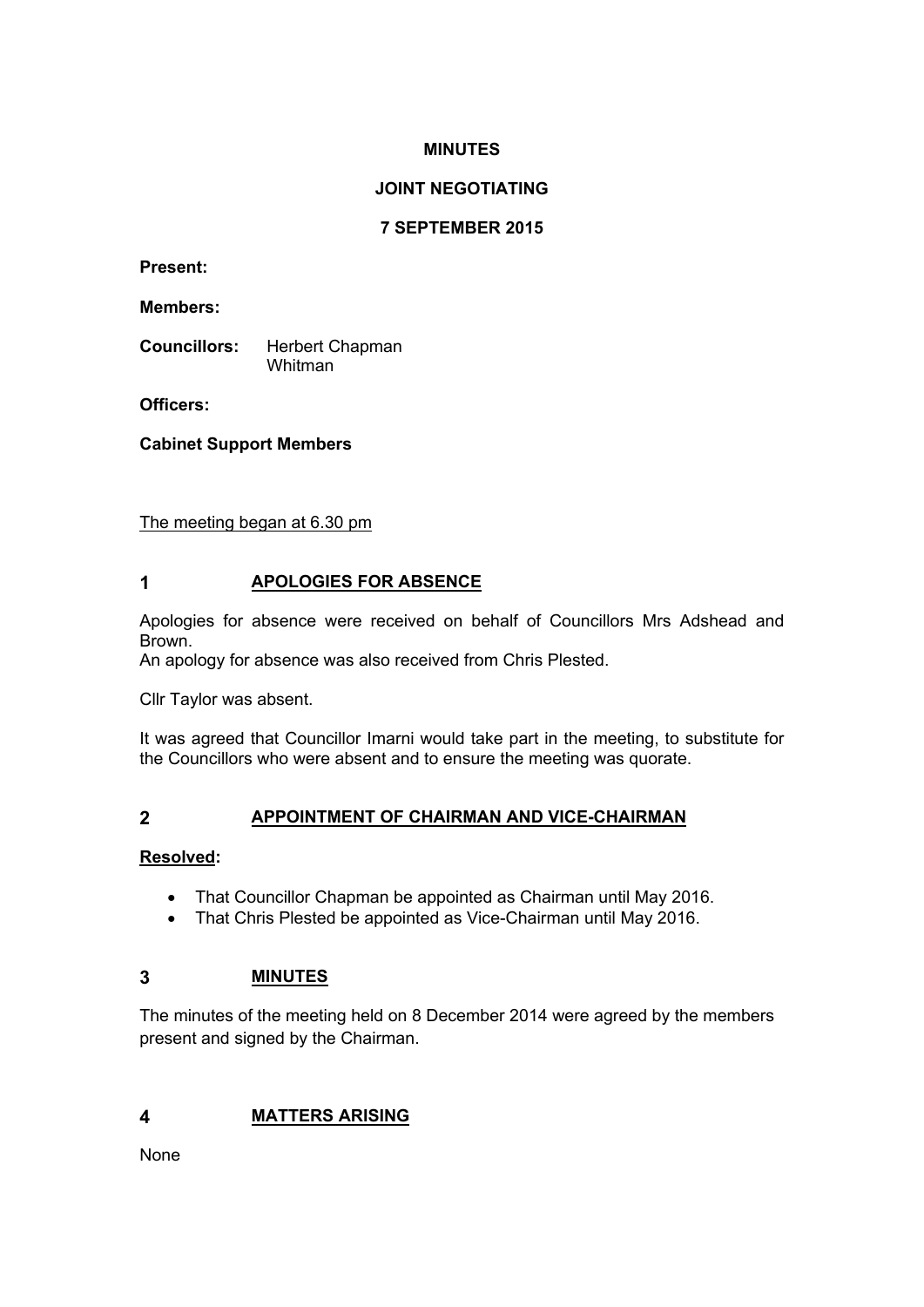# **5 HEALTH AND SAFETY UPDATE**

Councillor Chapman read through the report provided by Paul O'Day, the Corporate Health and Safety Officer, which gave the following updates:

### **New Chairs**

Following a review of the chairs at the Civic Centre it was found that a number were not DSE (Display Screen Equipment) compliant.

CMT agreed to bring forward the budget for new chairs for the Forum.

A tender process was set up , and a number of suppliers provided samples which went through staff evaluation. The winning chair with the scoring evaluation will be presented to CMT on the 15<sup>th</sup> September 2015 with a recommendation that the winning chair is purchased.

The new chairs will assist in the hot desking arrangements.

The DSE compliant chairs at the Civic Centre will then be distributed elsewhere in the Council.

### **DSE Software**

A further update will be provided at JNC as the software is due to go to the trial stage the week commencing 1<sup>st</sup> September 2015.

After the trial, training sessions will be delivered to staff and managers prior to it being rolled out to other departments.

The software will also be used for homeworking DSE assessments.

### **Manual Handling Training**

Approximately 90 CSG staff had manual handling training.

During September 2015, the cleaning staff for housing (approx. 40 staff) will also undergo manual handling training.

### **Level 2 Principles of Health & Safety Risk Assessments**

This course is continuing to be delivered, the courses are:

- $\geq 29$ <sup>th</sup> Sept 2015
- $\geq 29$ <sup>th</sup> Oct 2015
- $\geq 18$ <sup>th</sup> Nov 2015

#### **Handbooks**

CSG have had health & safety handbooks produced as the operational staff do not have access to computers.

#### **Sun Protection**

Sun cream is now available for CSG and Waste Services Staff, also sun protection advice leaflets have been provided for Cupid Green.

#### **Discussion**

### **New Chairs**

Councillor Whitman asked if the UNISON representatives had seen the chairs? P O'Day explained that they had to go through the tendering procurement process. Around 12-14 chairs were seen and staff had tested them. Scores were given to each in order to pick a winner. The new chairs will go to the Forum and any chairs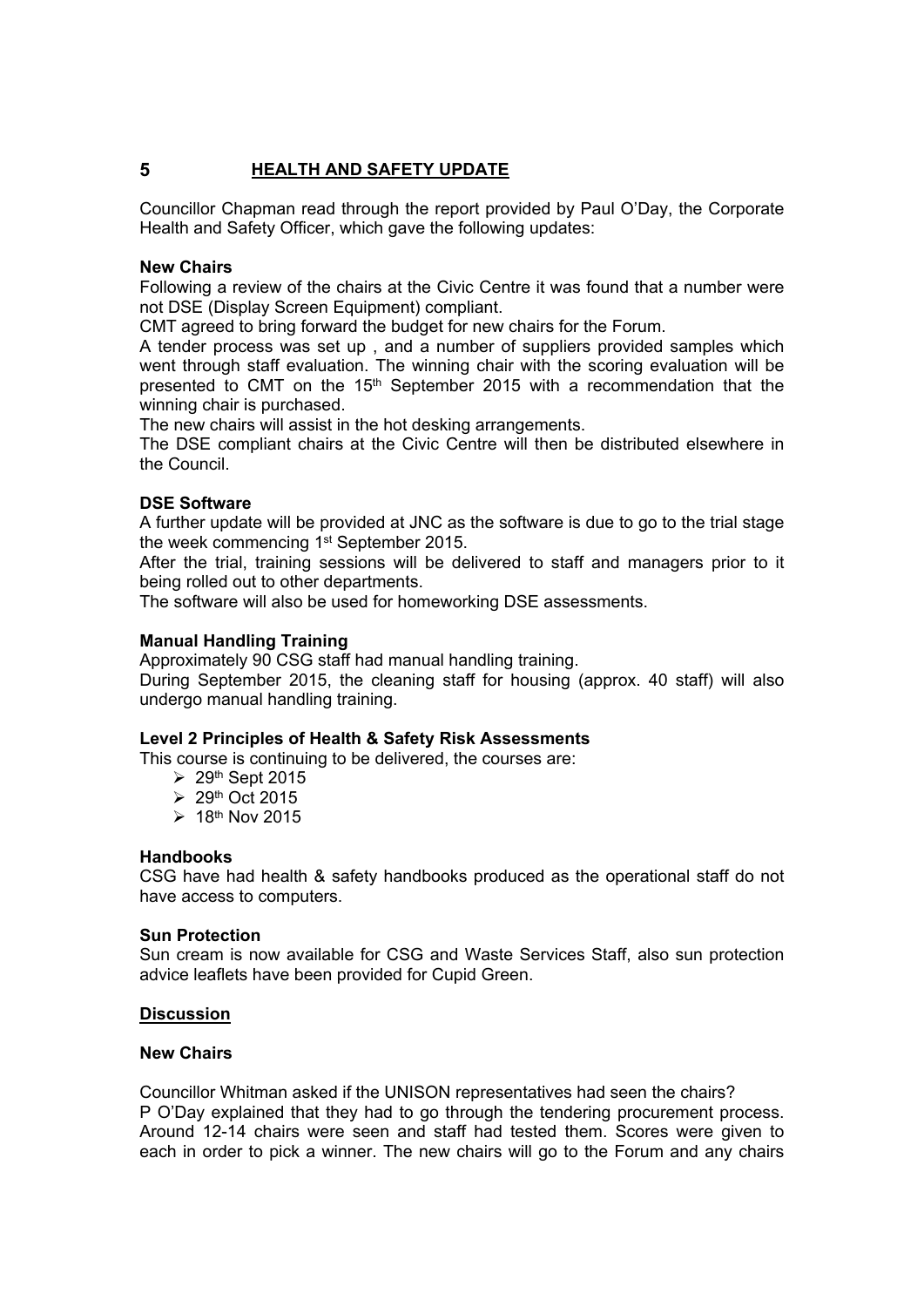not DSE compliant will be offered for home working (around 70%) as they would be suitable for 1 person.

The committee were happy with the choice of new chairs.

#### **DSE Software**

P O'Day said they were ready to go live. The required links were now available and would be confirm to be in working order later this week. This will then b trialled in Environmental Health as there was a good mix of users. Their feedback will then be used to assist with the roll out of training.

W Cherry noted that the DSE requirements for home working was a big problem at the start of discussions, however this seemed to have been addressed. He thanked the officers for their work on this.

P O'Day said that employees could do both, a home and a work assessment, to see what arrangements needed to be in place.

Councillor Chapman asked that P O'Day emailed the committee to give an update on progress.

#### **Manual Handling Training**

W Cherry noted that this had already been completed. He added that people thoroughly enjoyed the course, it was a dry subject made interesting, and thanked P O'Day.

The Committee were happy with this update.

#### **Level 2 Principles of Health & Safety Risk Assessments**

Councillor Chapman asked how many staff had to go through this process.

P O'Day said that any staff could be required to do the assessment (team leaders etc). Staff had a choice of dates for the course and it was noted that there was a maximum of 12 on a course.

He added that next year the courses would possibly be run on a quarterly basis instead of monthly.

W Cherry said that he had already achieved a level 3, but not through DBC. He asked if he had to do level 2 at DBC.

P O'Day confirmed this was not necessary.

#### **Handbooks**

P O'Day asked how the handbooks were wearing.

B O'Gorman explained that they were kept in the vans, so were doing ok.

#### **Sun Protection**

A Stunell explained that ideally they wanted this to be provided before the summer, however felt it was around 6 weeks too late.

#### **6 ANY OTHER BUSINESS / FUTURE AGENDA ITEMS**

The following items to be considered at the next meeting: